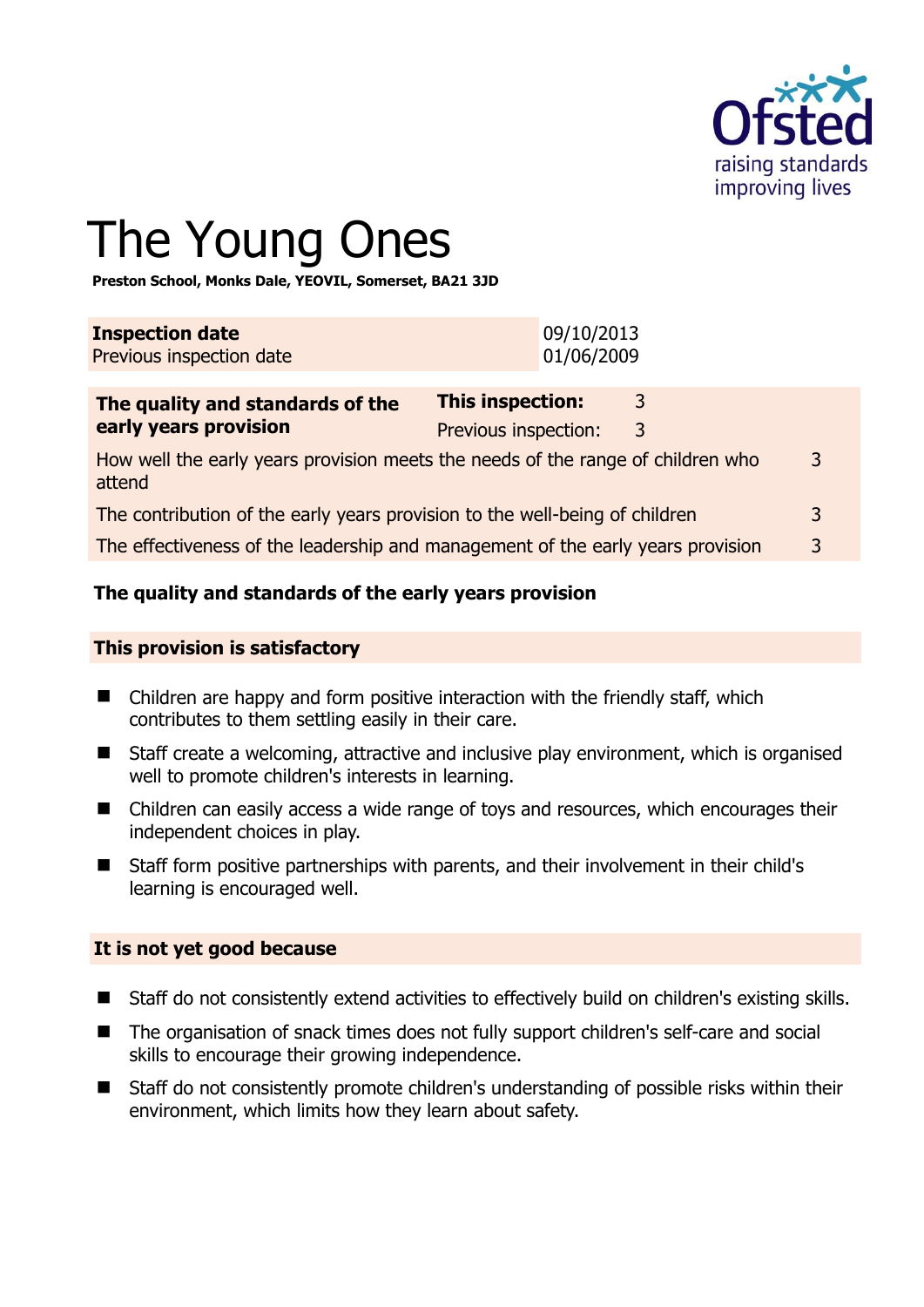# **Information about this inspection**

Inspections of registered early years provision are:

- scheduled at least once in every inspection cycle the current cycle ends on 31 July 2016
- scheduled more frequently where Ofsted identifies a need to do so, for example where provision was previously judged inadequate
- **•** brought forward in the inspection cycle where Ofsted has received information that suggests the provision may not be meeting the legal requirements of the Early Years Foundation Stage or where assessment of the provision identifies a need for early inspection
- **•** prioritised where we have received information that the provision is not meeting the requirements of the Early Years Foundation Stage and which suggests children may not be safe
- scheduled at the completion of an investigation into failure to comply with the requirements of the Early Years Foundation Stage.

The provision is also registered on the voluntary and compulsory parts of the Childcare Register. This report includes a judgment about compliance with the requirements of that register.

# **Inspection activities**

- The inspector observed children's play activities indoors and outside.
- The inspector had discussions with management, staff and children.
- The inspector sampled documentation, including operational policies and procedures, such as for use of mobile phones and behaviour management.
- $\blacksquare$  The inspector took into account the views of parents spoken with at the visit.
- The inspector viewed a sample of children's learning journals.

# **Inspector**

Mary Daniel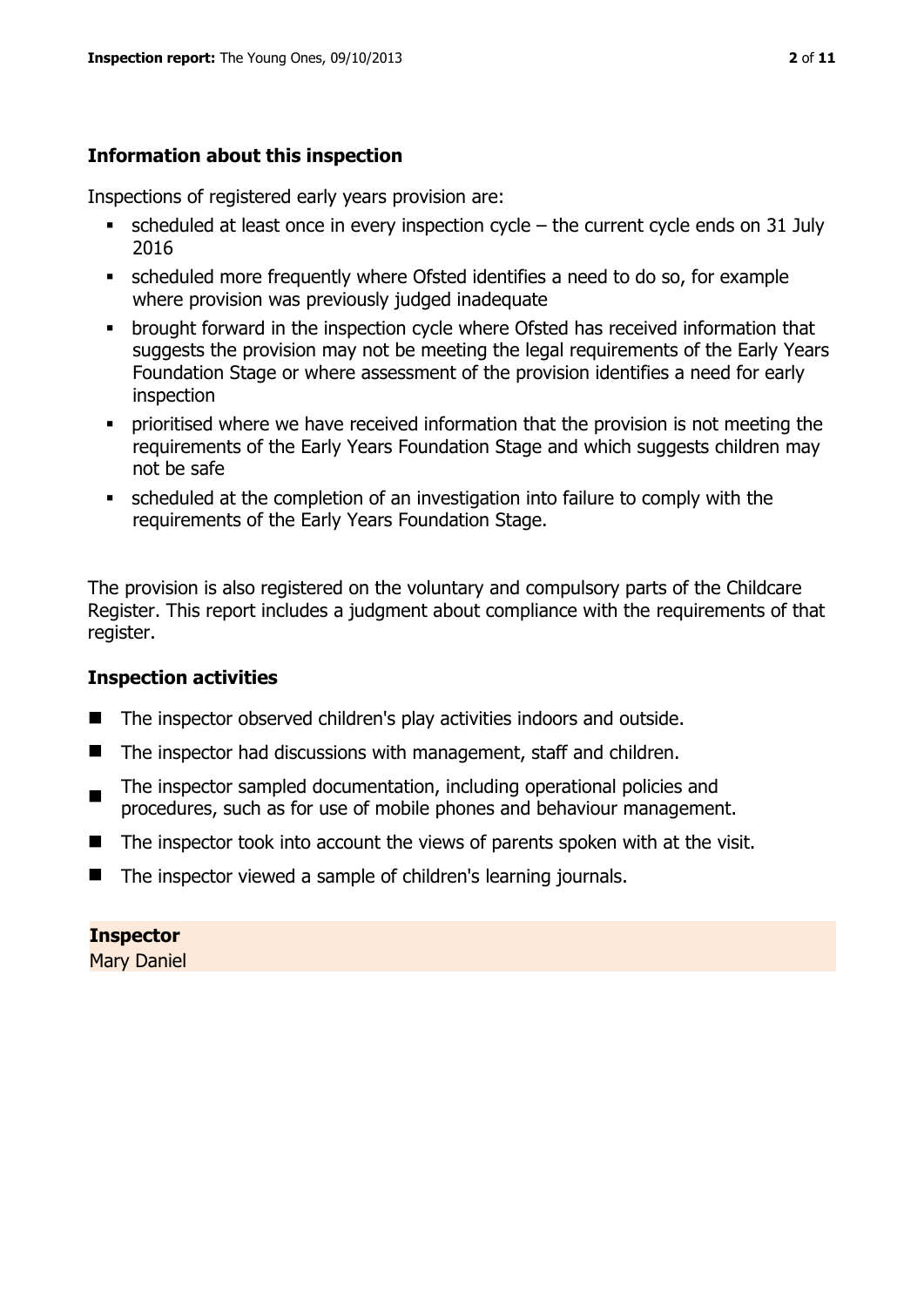#### **Full Report**

#### **Information about the setting**

The Young Ones registered as a privately owned group in December 2007 and previously functioned under a partnership since 1978. The group operates from a self-contained classroom situated in the grounds of Preston Comprehensive School in Yeovil, Somerset. Children have use of a main playroom and associated facilities. There is an enclosed grass area available for outside play.

The group is registered on the Early Years Register and the compulsory and voluntary parts of the Childcare Register. It is open from Monday to Friday, term time only, from 9.15am until 4pm, with out-of-school care offered from 3.15 until 6pm. There is also a play scheme operating Monday to Friday, from 8.am to 6pm, during the school holidays. The group is in receipt of funding to provide free, early education for children aged two, three and four-years. There are currently 120 children on roll, 29 of whom are in the early years age group. Children aged over eight years also attend the after school and holiday play scheme provision. The group support children who are learning English as an additional language. The owner/manager employs six staff, all of whom hold relevant qualifications in childcare and early years education.

#### **What the setting needs to do to improve further**

#### **To meet the requirements of the Early Years Foundation Stage the provider must:**

- $\blacksquare$  improve the challenges provided for children in their play to consistently build on their existing developmental skills, such as during larger group activities.
- **I** improve the systems of monitoring the effectiveness of the agreed procedures for use of mobile phones on the premises.

#### **To further improve the quality of the early years provision the provider should:**

- **P** provide further opportunities for children to consistently develop their awareness of keeping themselves and others safe from harm
- maximise children's learning opportunities within everyday routines, such as snack times, to fully support the development of their self-care and social skills.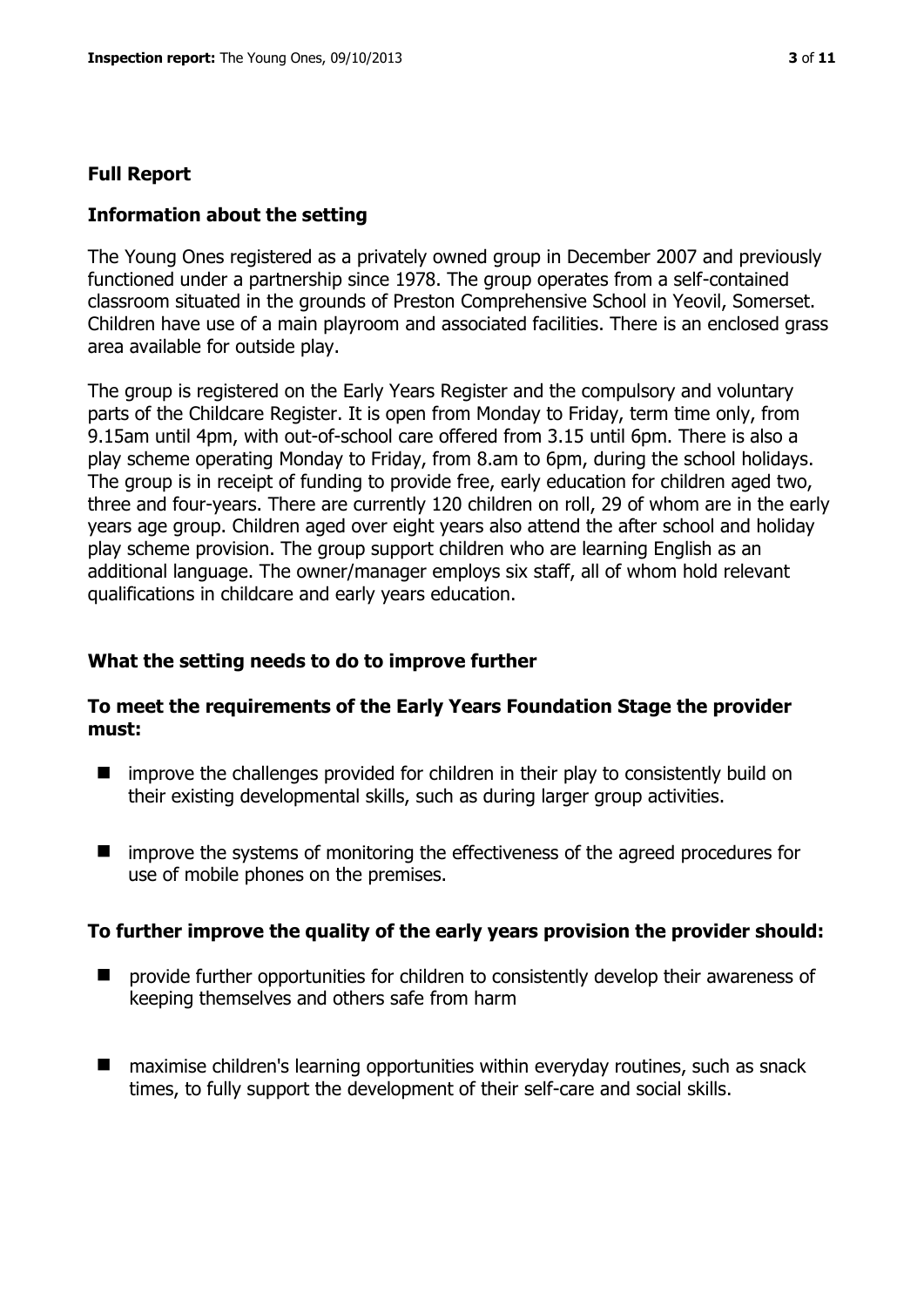#### **Inspection judgements**

#### **How well the early years provision meets the needs of the range of children who attend**

Staff have a sound knowledge of the learning and development requirements of the Early Years Foundation Stage. They have reviewed their planning, observation and assessment systems and are now working to fully establish these in practice. Staff plan activities based on children's interest, which encourages their participation in play. For example, staff recognise children's fascination with insects as they find lots of wood lice under a log outside. They find a bug viewer and children are keen to look into this. Staff ask them how many legs the lice have and they count these together. Staff talk with children about a spider they found earlier and they remember it had a 'fat tummy'. This helps children develop their counting skills and share their understanding of the natural world. In addition, children start to gain a curiosity in play, which supports them becoming active learners. Staff plan activities for different areas of play to support children's next steps of learning. For instance, they create an obstacle course using a climbing frame, a slide and mats outside. They plan this to encourage children's understanding of going under, over and through the equipment. As a result, their communication, language and physical skills are promoted. Children also develop their understanding of mathematical concepts as they complete the course and learn to judge space, size and shape. Children spend time exploring the play dough and roll, squash and squeeze it. They say the dough is 'very sticky' and feels 'stretchy and squidgy', demonstrating their growing vocabulary. Staff ask children which of the dough balls they make is bigger and which is smaller. They help children to cut the dough into half and they count 'one, two' pieces. This effectively encourages children's language skills and their understanding of simple mathematical concepts within their play.

Younger children settle easily and like to explore the play areas. They show interest in a favourite story book and look at the pictures. Older children chat happily to staff about the story they read to them. This actively encourages their enjoyment of books and stories. Staff plan activities to help continue developing children's literacy skills. For example, through painting and drawing activities and children begin to make recognisable shapes and letters. Staff plan activities for circle times that promote children's understanding of familiar letter sounds, such as the initial letter of their name. Staff then ask children to sound out the syllables of their name by banging in time to these on the drum. However, some children are able to do this easily and staff do not extend this activity to fully support the individual abilities of all the children. Consequently, not all children are sufficiently challenged within some activities, such as at larger group times. Staff interact well with children and support their ideas. For instance, they provide a big box for children to paint and also paper for them to stick onto the box. Children become absorbed in this activity and show pride in their achievement. Consequently, this supports their emotional needs and their imagination and creativity in play.

Staff have implemented an appropriate system of completing the progress check for twoyear-old children. They share their summary of children's achievements with their parents and identify ways to support their further development. Parents state that their child loves going to the play school and they think the staff are friendly and approachable. Staff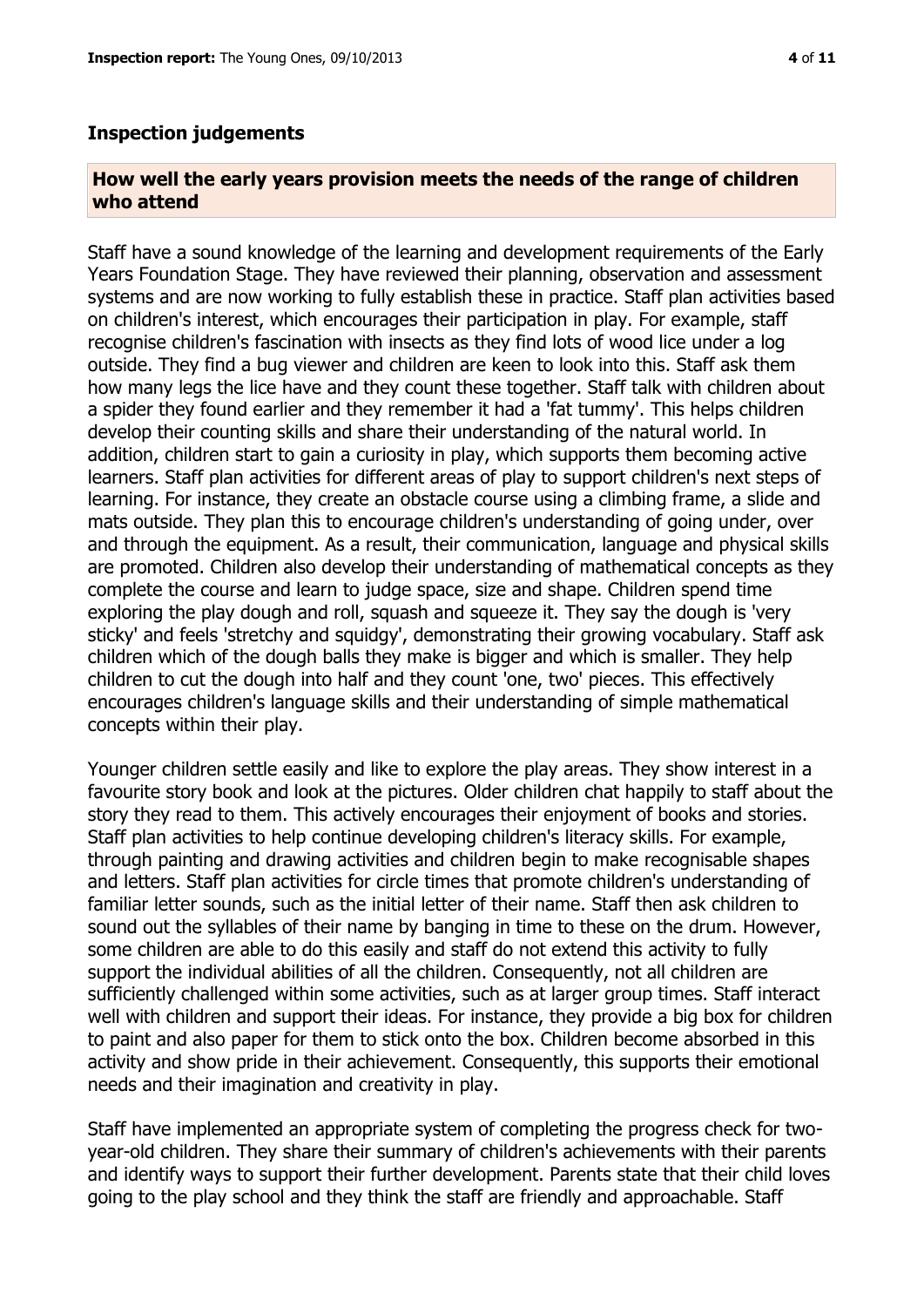encourage parents' involvement in their child's achievements through daily discussions on the activities and sharing their learning journals. This contributes to a consistent approach for children's development.

#### **The contribution of the early years provision to the well-being of children**

Staff and children develop very positive relationships. Children greet staff with delight and staff welcome each child and help them feel valued in their care. For example, staff make special books for them of photos of activities available. This helps all children make independent choices in their play and encourages their understanding and language skills. Staff display words in different languages and use simple signs and symbols to support communication. This actively promotes inclusion. Children play in a bright, inviting playroom, where they can easily access a range of toys and resource to support their ideas. Younger children find the toy cars and push these around the floor making engine noises. Older children like to sort out the pencils into their numbered pots. This effectively encourages children's early language and understanding of grouping, sorting and numbers. In addition, the role play area is regularly changed to meet children's interests. For instance, they play happily in their doctors' surgery using the keyboard to book appointments for their patients.

Children are offered a varied provision of foods and several help to prepare their snacks. For example, children spread jam, marmite or honey on their toast. They sometimes have fruit or vegetables they help to grow from their vegetable patch. Staff also plan regular cooking sessions. For instance, children make bread, fish cakes or healthy snack pots. This effectively promotes children's awareness of nutritious foods that will help to keep them healthy. Children have opportunities to develop their independence as they are encouraged to pour their own drinks at snack time. Staff provide a more structured sit down meal for children one day of each week. However, the organisation of everyday snack times does not effectively support children's social skills. Children sit at the tables to eat their food, but most do so very quickly and they do not sit down to have their drinks. In addition, while younger children are given time to finish their snacks, they sometimes leave the table and wander round eating their food. This does not support children well in developing an awareness of acceptable social boundaries.

Children have fun playing in the large, enclosed, grassy outside play area. They have plenty of room to run freely and enjoy playing hide and seek around the trees with their friends. Staff promote children's physical development through a variety of enjoyable play activities. For example, they encourage children to follow the actions of favourite songs and they start to roll their arms up and down or slowly and quickly. This helps children to develop an enjoyment of exercise and they start to also gain control of moving in different ways. Staff gently remind children to wear their helmets when riding their bikes and talk to them about walking indoors and not running. This helps children start to understand about some possible risks in their environment. However, at times, some children continue to climb up onto the bench area of the kitchen breakfast bar. Staff do not explain to children why they should sit down to eat their snacks and some do not always handle scissors with sufficient care. Therefore, staff do not consistently support children in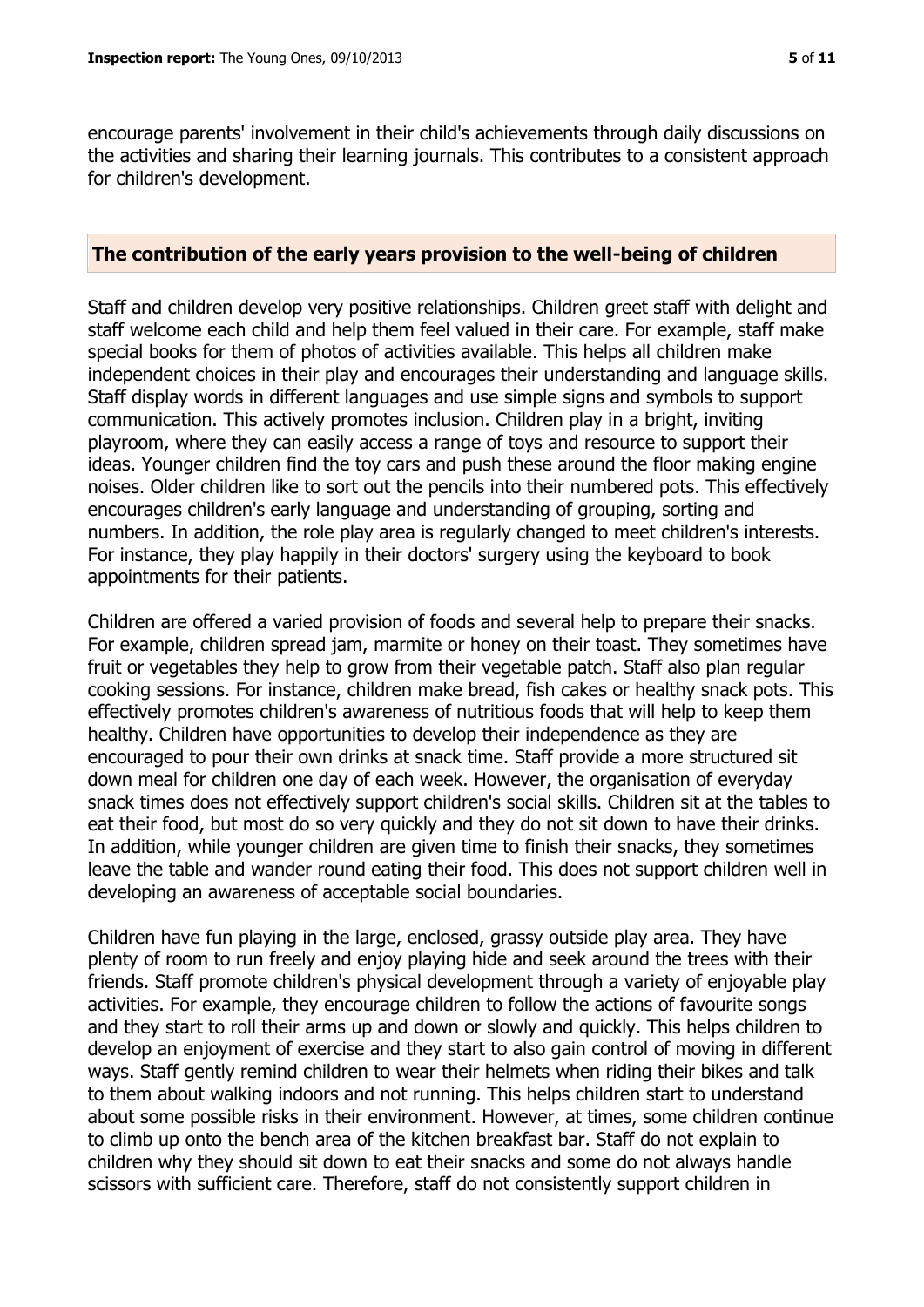learning about ways in which they can keep themselves safe.

Children start to recognise why they need to wash their hands regularly as they know this will get rid of any germs. Staff talk to them about using clean knives to spread honey on their toast. However, staff do not consistently encourage all aspects of children's self-care skills, for instance to help them remember to wipe their noses. Staff act as positive role models and talk calmly to children. Most children sit and wait patiently for group sessions to start. Staff effectively encourage children to use good manners and they begin to naturally say 'please' and 'thank you'. For instance, children politely ask a visitor if they can get past them to reach a toy. As a result, children start to develop skills that will support them as they move onto school.

#### **The effectiveness of the leadership and management of the early years provision**

Staff have developed an appropriate understanding of the safeguarding and welfare requirements of the Early Years Foundation Stage. They demonstrate a suitable awareness of how to safeguard and promote children's welfare. They are aware of safeguarding issues and procedures to follow should a concern arise. Any accidents or incidents are clearly recorded and monitored against the risk assessment systems in place. Suitable safety prevention is in place. For instance, visitors' attendance is recorded and the large, outside garden area is enclosed. This helps to minimise risks to children.

Clear policies are in place to support the efficient management of the setting. These include appropriate procedures for protecting children from the dangers of the sun and managing children's behaviour. Staff follow these appropriately in practice. For example, in the warmer weather, staff check with parents on arrival whether their child has sun cream on and encourage children to wear sun hats when playing outside. In addition, they provide more activities in the shaded outside area under the trees. This helps to prevent children playing in the sun for long periods and minimises the risk of sunburn. Staff manage children's behaviour appropriately and interact with them well. The settings' safeguarding policy covers the use of mobile phones in the setting. Staff know to store their mobile phones out of children's reach on a shelf in the play room. This means these are generally kept out of use during the session, although on occasion staff use their phones with permission to receive important personal calls. Appropriate recruitment procedures are in place, and systems of supervision and appraisal are being established to promote and fully support staff development. This helps to assess staff suitability for their roles in caring for children.

Staff are qualified and continue to attend further training. For example, they have recently completed safeguarding and first aid training and some staff have also completed a sign language course. These courses help staff in protecting children's welfare and promoting inclusion. Staff work well together as a team and share responsibilities within the group. They are all involved in evaluating aspects of the provision and identifying areas to develop. Staff have reviewed the recommendations made at the last inspection. For instance, they have initiated systems of sharing information on children's development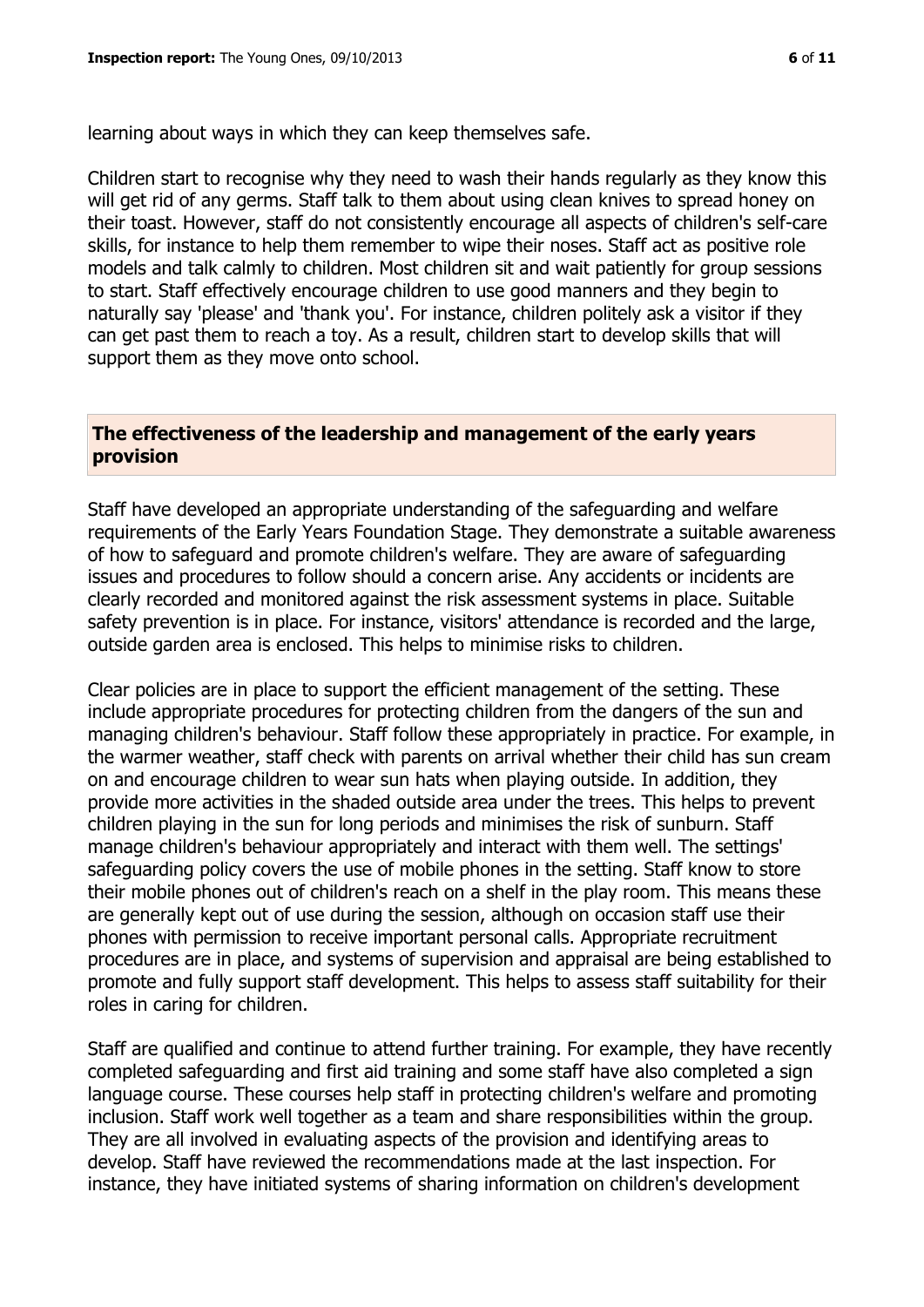with other provisions they attend. This helps to promote continuity with children's learning. In addition, staff have implemented ways of sharing more information with parents on their child's developmental starting points. Consequently, staff have made positive improvements to support children's learning and development. Staff have reviewed different ways of providing snack time, although the current system does not fully support children in developing their social skills.

Parents say they feel involved in their child's learning and are pleased with their progress. Staff liaise with parents on their children's specific needs, such as any dietary requirements and meet these appropriately. For example, they use a dairy free spread for all children to avoid any chance of using ingredients that children may be allergic to. This effectively promotes children's individual needs. Staff liaise with other providers that children attend to encourage ways of sharing information on their development. This helps to provide continuity in children's care and learning needs.

## **The Childcare Register**

| The requirements for the compulsory part of the Childcare Register are | Met |
|------------------------------------------------------------------------|-----|
| The requirements for the voluntary part of the Childcare Register are  | Met |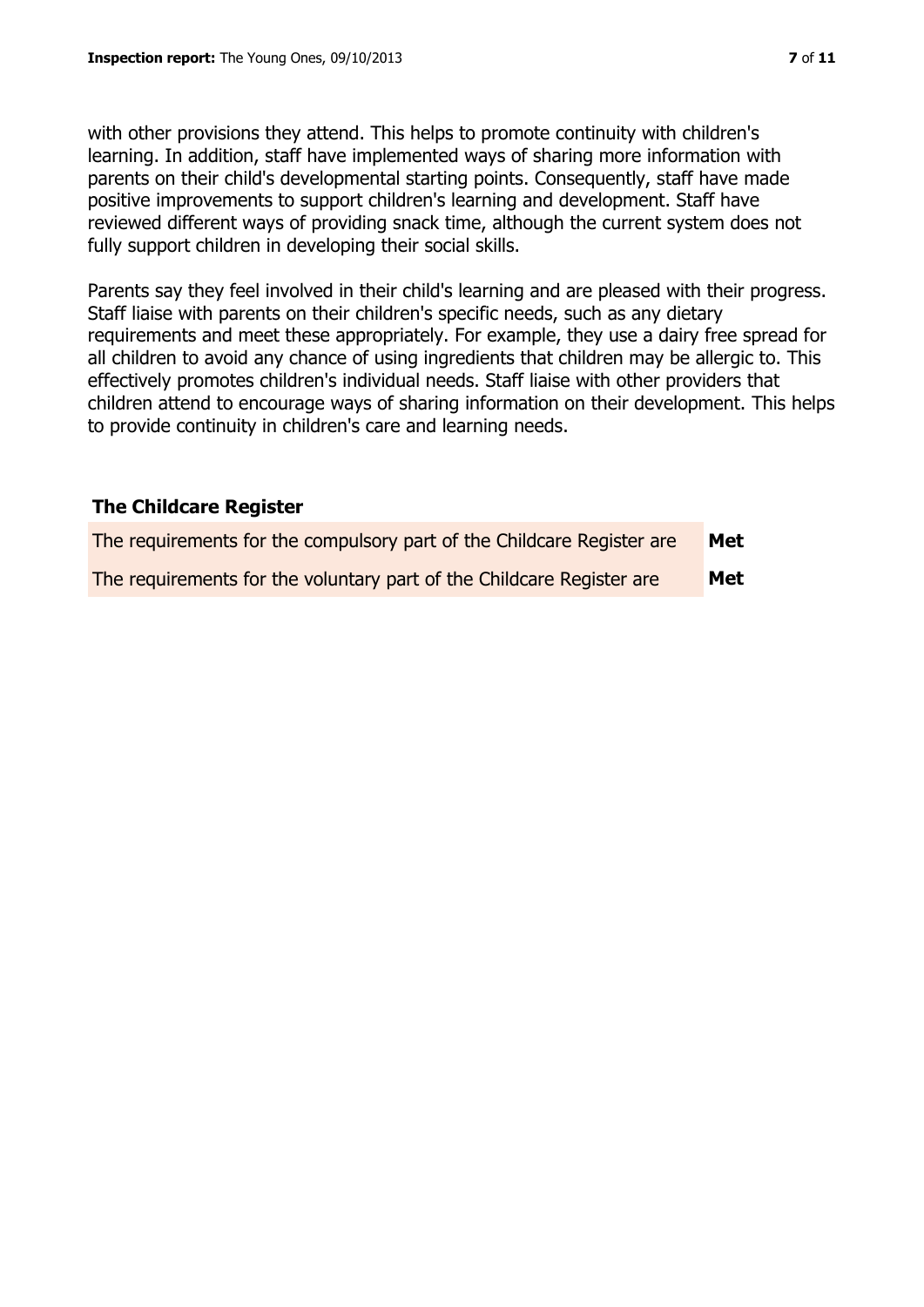# **What inspection judgements mean**

# **Registered early years provision**

| Grade   | <b>Judgement</b> | <b>Description</b>                                                                                                                                                                                                                                                                                                                                                                 |
|---------|------------------|------------------------------------------------------------------------------------------------------------------------------------------------------------------------------------------------------------------------------------------------------------------------------------------------------------------------------------------------------------------------------------|
| Grade 1 | Outstanding      | Outstanding provision is highly effective in meeting the needs<br>of all children exceptionally well. This ensures that children are<br>very well prepared for the next stage of their learning.                                                                                                                                                                                   |
| Grade 2 | Good             | Good provision is effective in delivering provision that meets<br>the needs of all children well. This ensures children are ready<br>for the next stage of their learning.                                                                                                                                                                                                         |
| Grade 3 | Satisfactory     | Satisfactory provision is performing less well than expectations<br>in one or more of the key areas. It requires improvement in<br>order to be good.                                                                                                                                                                                                                               |
| Grade 4 | Inadequate       | Provision that is inadequate requires significant improvement<br>and/or enforcement action. The provision is failing to give<br>children an acceptable standard of early years education and/or<br>is not meeting the safeguarding and welfare requirements of<br>the Early Years Foundation Stage. It will be inspected again<br>within 12 months of the date of this inspection. |
| Met     |                  | The provision has no children on roll. The inspection judgement<br>is that the provider continues to meet the requirements for<br>registration.                                                                                                                                                                                                                                    |
| Not met |                  | The provision has no children on roll. The inspection judgement<br>is that the provider does not meet the requirements for<br>registration.                                                                                                                                                                                                                                        |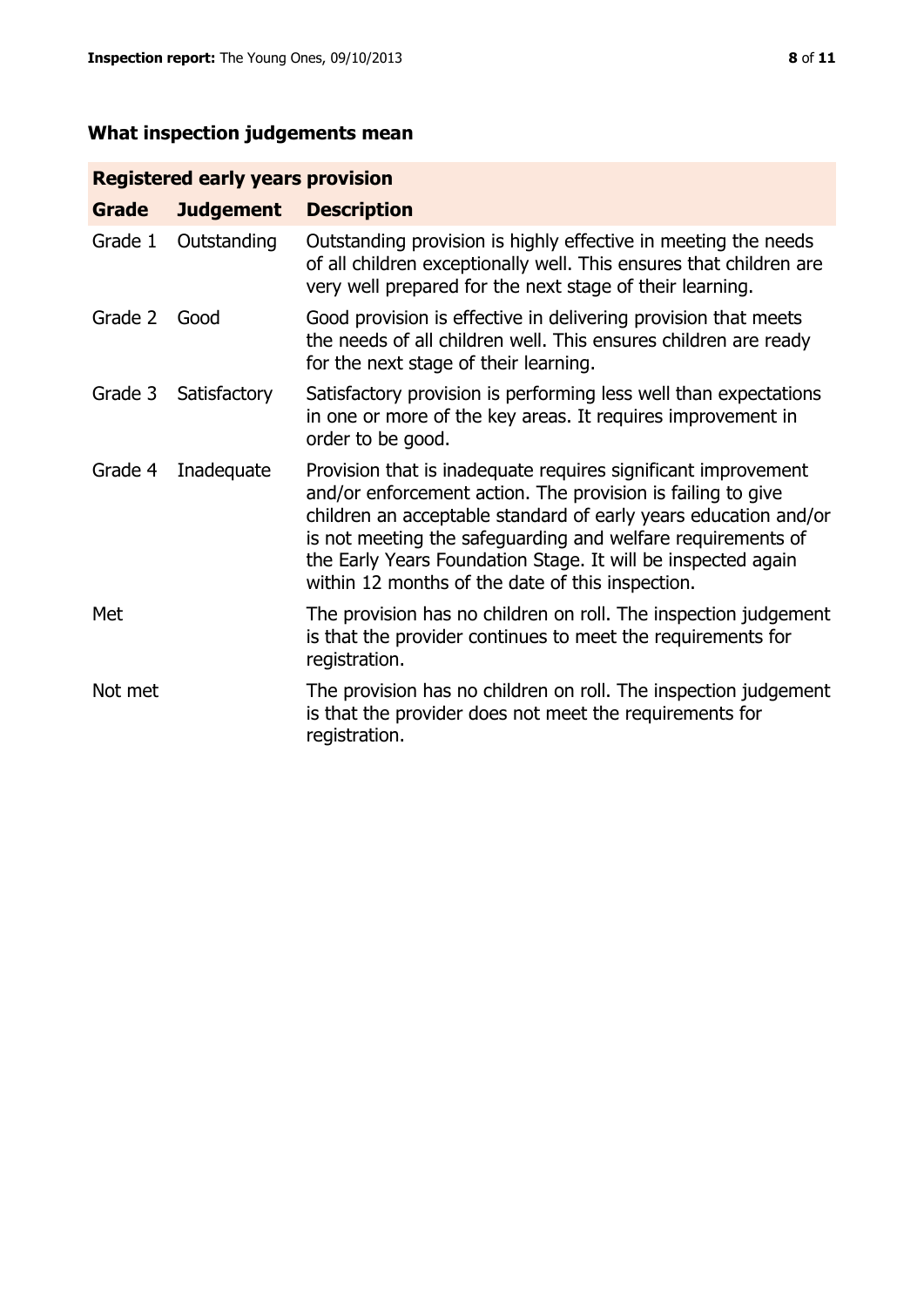## **Inspection**

This inspection was carried out by Ofsted under sections 49 and 50 of the Childcare Act 2006 on the quality and standards of provision that is registered on the Early Years Register. The registered person must ensure that this provision complies with the statutory framework for children's learning, development and care, known as the Early Years Foundation Stage.

# **Setting details**

| Unique reference number       | EY365283                 |
|-------------------------------|--------------------------|
| <b>Local authority</b>        | Somerset                 |
| <b>Inspection number</b>      | 927516                   |
| <b>Type of provision</b>      | Full-time provision      |
| <b>Registration category</b>  | Childcare - Non-Domestic |
| <b>Age range of children</b>  | $2 - 8$                  |
| <b>Total number of places</b> | 26                       |
| Number of children on roll    | 120                      |
| <b>Name of provider</b>       | Jane Bowditch            |
| Date of previous inspection   | 01/06/2009               |
| <b>Telephone number</b>       | 01935 433 365            |

Any complaints about the inspection or the report should be made following the procedures set out in the guidance *'Complaints procedure: raising concerns and making complaints* about Ofsted', which is available from Ofsted's website: www.ofsted.gov.uk. If you would like Ofsted to send you a copy of the guidance, please telephone 0300 123 4234, or email enquiries@ofsted.gov.uk.

# **Type of provision**

For the purposes of this inspection the following definitions apply:

Full-time provision is that which operates for more than three hours. These are usually known as nurseries, nursery schools and pre-schools and must deliver the Early Years Foundation Stage. They are registered on the Early Years Register and pay the higher fee for registration.

Sessional provision operates for more than two hours but does not exceed three hours in any one day. These are usually known as pre-schools, kindergartens or nursery schools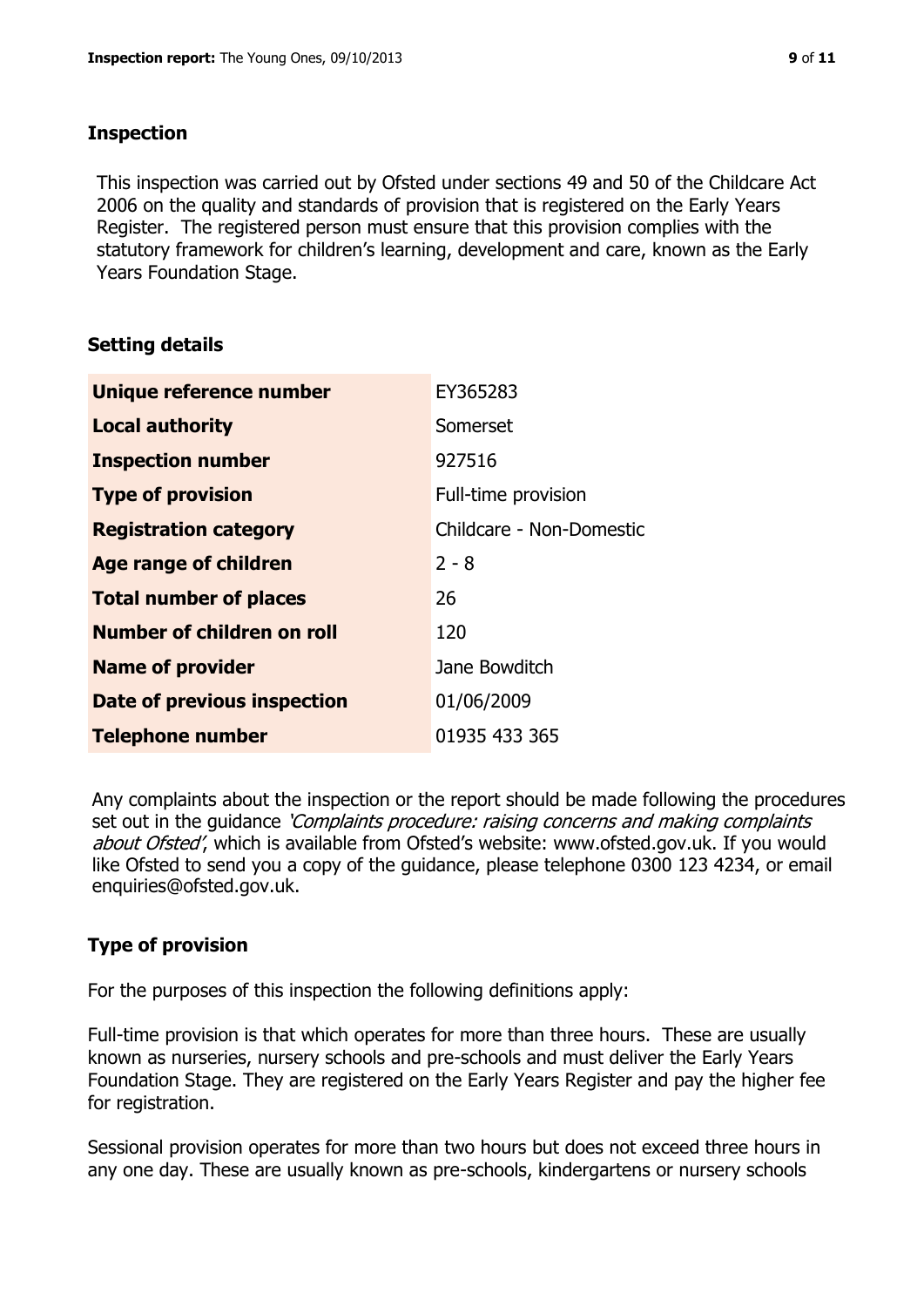and must deliver the Early Years Foundation Stage. They are registered on the Early Years Register and pay the lower fee for registration.

Childminders care for one or more children where individual children attend for a period of more than two hours in any one day. They operate from domestic premises, which are usually the childminder's own home. They are registered on the Early Years Register and must deliver the Early Years Foundation Stage.

Out of school provision may be sessional or full-time provision and is delivered before or after school and/or in the summer holidays. They are registered on the Early Years Register and must deliver the Early Years Foundation Stage. Where children receive their Early Years Foundation Stage in school these providers do not have to deliver the learning and development requirements in full but should complement the experiences children receive in school.